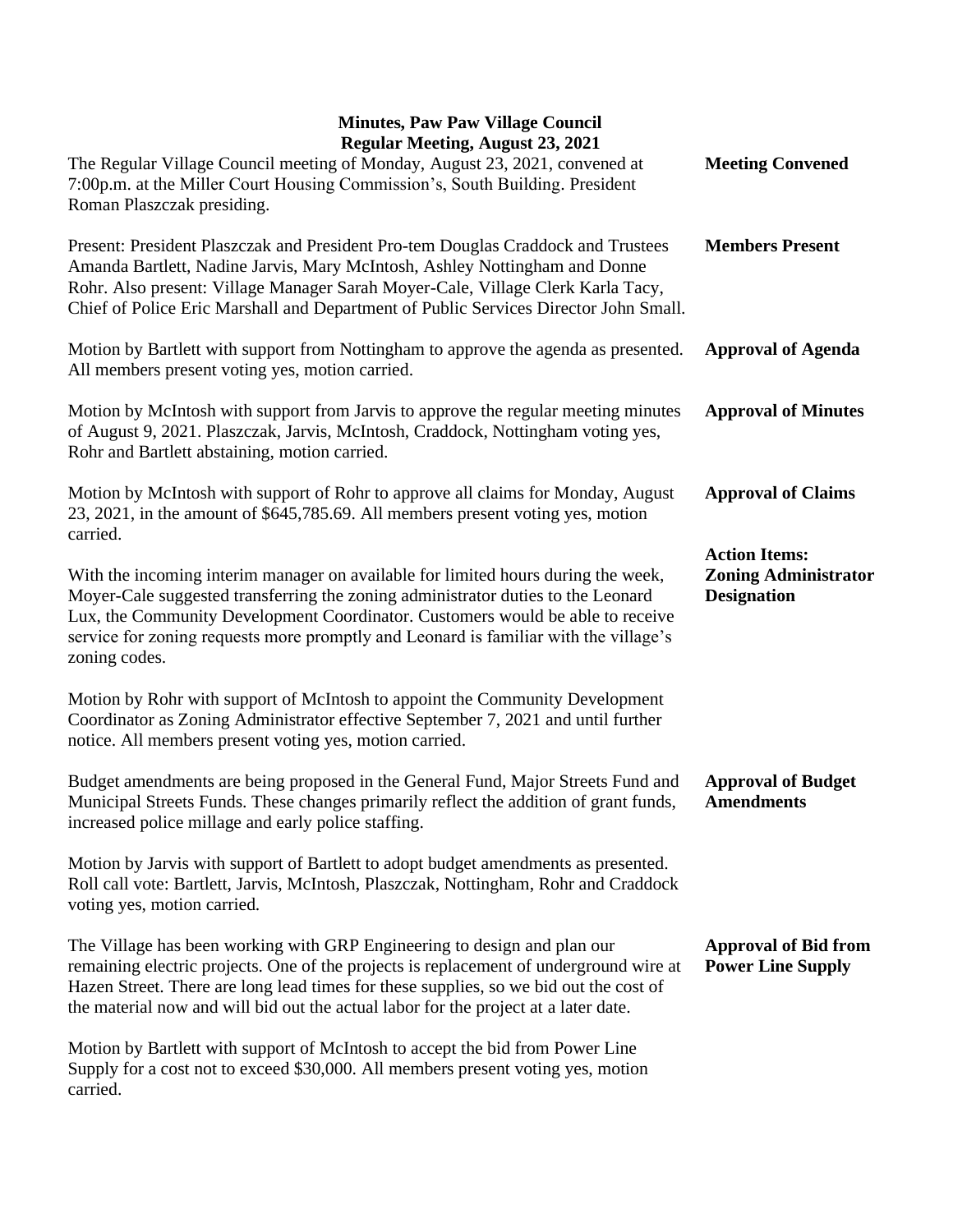## **Minutes, Paw Paw Village Council Regular Meeting, August 23, 2021**

| Motion by Rohr with support of Craddock to adopt Ordinance 489 to amend the<br>definition of buildings and structures in the Village of Paw Paw Ordinance. Roll call<br>vote: Craddock, Rohr, Nottingham, Plaszczak, McIntosh, Jarvis and Bartlett voting<br>yes, motion carried.                                                                                                                                                  | <b>Ordinance 489-</b><br><b>Building and</b><br><b>Structures Definition</b> |
|------------------------------------------------------------------------------------------------------------------------------------------------------------------------------------------------------------------------------------------------------------------------------------------------------------------------------------------------------------------------------------------------------------------------------------|------------------------------------------------------------------------------|
| MDOT has proposed several changes for the intersection of Michigan Ave and<br>Kalamazoo St. MDOT would like to install a camera for traffic detection at the<br>intersection along with pedestrian signals.                                                                                                                                                                                                                        | <b>Non-Action Items:</b><br>Kalamazoo/MI Ave<br><b>Traffic Signal</b>        |
| It was the consensus of council to have Moyer-Cale confirm the project with MDOT<br>with the stipulation that it will not greatly hinder the streetscape project timeline.                                                                                                                                                                                                                                                         |                                                                              |
| Director Small reported that on August 19 <sup>th</sup> , routine water sample testing detected<br>coliform in the water supply at two testing sites. With the indication of bacteria, a boil<br>water advisory was announced to all village drinking water customers. Over the<br>course of the next 48 hours further water samples were obtained, these samples all<br>recorded negative and the boil water advisory was lifted. | <b>Water System Update</b>                                                   |
|                                                                                                                                                                                                                                                                                                                                                                                                                                    | <b>Committee Meetings</b><br>and Reports                                     |
| No Report.                                                                                                                                                                                                                                                                                                                                                                                                                         | <b>Finance and Admin</b>                                                     |
| No Report.                                                                                                                                                                                                                                                                                                                                                                                                                         | <b>Public Services</b>                                                       |
| No Report.                                                                                                                                                                                                                                                                                                                                                                                                                         | <b>Parks and Rec</b>                                                         |
| Plaszczak reported the DDA recently issued façade grants to 120 Taphouse for a new<br>door and Rich China for a new roof.                                                                                                                                                                                                                                                                                                          | <b>DDA</b>                                                                   |
| No Report.                                                                                                                                                                                                                                                                                                                                                                                                                         | <b>Economic Develop</b>                                                      |
| Jarvis reported the next Farmers Market meeting will be held, September 7 <sup>th</sup> .                                                                                                                                                                                                                                                                                                                                          | <b>Farmers Market</b>                                                        |
| No Report.                                                                                                                                                                                                                                                                                                                                                                                                                         | <b>Fire Board</b>                                                            |
| No Report.                                                                                                                                                                                                                                                                                                                                                                                                                         | <b>Historical Committee</b>                                                  |
| No Report.                                                                                                                                                                                                                                                                                                                                                                                                                         | <b>Housing Commission</b>                                                    |
| No Report.                                                                                                                                                                                                                                                                                                                                                                                                                         | <b>Maple Lake</b><br><b>Preservation</b>                                     |
| No Report.                                                                                                                                                                                                                                                                                                                                                                                                                         | <b>Planning Commission</b>                                                   |
| No Report.                                                                                                                                                                                                                                                                                                                                                                                                                         | <b>Wellhead Protection</b>                                                   |
| No Report.                                                                                                                                                                                                                                                                                                                                                                                                                         | <b>Wine &amp; Harvest</b>                                                    |